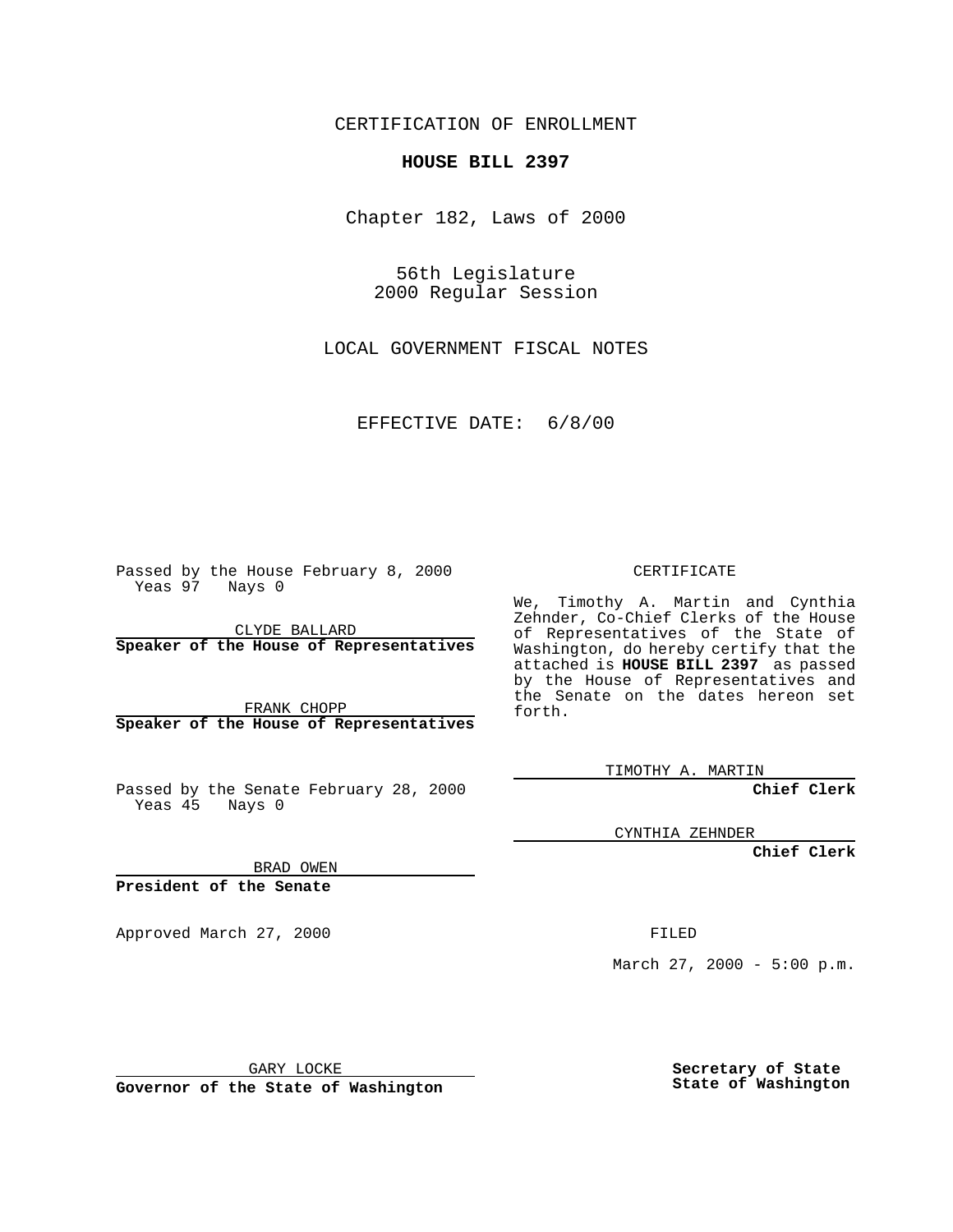## **HOUSE BILL 2397** \_\_\_\_\_\_\_\_\_\_\_\_\_\_\_\_\_\_\_\_\_\_\_\_\_\_\_\_\_\_\_\_\_\_\_\_\_\_\_\_\_\_\_\_\_\_\_

\_\_\_\_\_\_\_\_\_\_\_\_\_\_\_\_\_\_\_\_\_\_\_\_\_\_\_\_\_\_\_\_\_\_\_\_\_\_\_\_\_\_\_\_\_\_\_

Passed Legislature - 2000 Regular Session

**State of Washington 56th Legislature 2000 Regular Session**

**By** Representatives Scott, Mulliken, Doumit, Mielke, Fisher, Reardon, Edwards, Fortunato, Haigh, Wolfe and Ogden

Read first time 01/12/2000. Referred to Committee on Local Government.

 AN ACT Relating to the process of preparing local government fiscal notes and the review of fiscal impacts of legislation; amending RCW 43.132.020, 43.132.040, and 43.132.060; adding new sections to chapter 43.132 RCW; and creating a new section.

BE IT ENACTED BY THE LEGISLATURE OF THE STATE OF WASHINGTON:

 NEW SECTION. **Sec. 1.** It is the intent of the legislature to enhance the local government fiscal note process by providing for updated fiscal information on pending legislation and to establish a process for a more comprehensive report on the fiscal impacts to local governments arising from laws that have been enacted. Further, it is the intent of the legislature that the varying effects of legislation on different local governments be recognized. This act is enacted in recognition of the responsibilities imposed by RCW 43.135.060.

 **Sec. 2.** RCW 43.132.020 and 1995 c 399 s 79 are each amended to read as follows:

 The director of financial management or the director's designee shall, in cooperation with appropriate legislative committees and legislative staff, establish a mechanism for the determination of the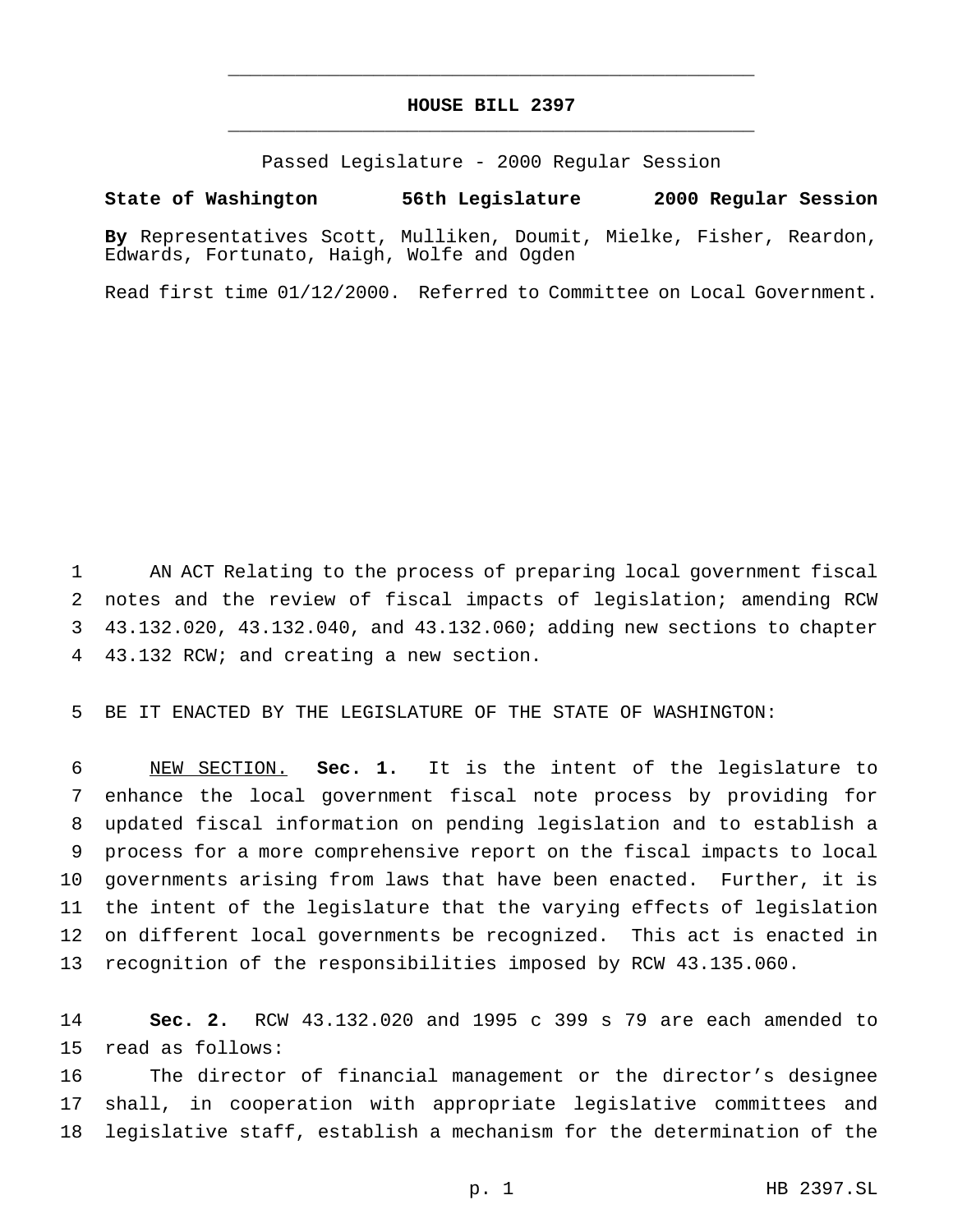fiscal impact of proposed legislation which if enacted into law would directly or indirectly increase or decrease revenues received or expenditures incurred by counties, cities, towns, or any other ((political subdivisions of the state)) units of local government. The office of financial management shall, when requested by a member of the state legislature, report in writing as to such fiscal impact and said report shall be known as a "fiscal note".

 Such fiscal notes shall indicate by fiscal year the total impact on 9 the ((subdivisions)) local governments involved for the first two years the legislation would be in effect and also a cumulative six year forecast of the fiscal impact. Where feasible and applicable, the fiscal note also shall indicate the fiscal impact on each individual county or on a representative sampling of cities, towns, or other 14 ((political subdivisions)) units of local government.

 A fiscal note as defined in this section shall be provided only 16 upon request of any member of the state legislature. A ((legislator 17 also may)) request ((that such)) for a fiscal note ((be revised to 18 reflect the impact of proposed amendments or substitute bills)) on 19 legislation shall be considered to be a continuing request for a fiscal note on any formal alteration of the legislation in the form of 21 amendments to the legislation that are adopted by a committee or a house of the legislature or a substitute version of such legislation 23 that is adopted by a committee and preparation of the fiscal note on 24 the prior version of the legislation shall stop, unless the legislator 25 requesting the fiscal note specifies otherwise or the altered version is first adopted or enacted in the last week of a legislative session.

27 Fiscal notes shall be completed within ((seventy-two hours)) one 28 week of the request unless a longer time period is allowed by the requesting legislator. In the event a fiscal note has not been 30 completed within ((seventy-two hours)) one week of a request, a daily report shall be prepared for the requesting legislator by the director of financial management which report summarizes the progress in preparing the fiscal note. If the request is referred to the director of community, trade, and economic development, the daily report shall also include the date and time such referral was made.

 **Sec. 3.** RCW 43.132.040 and 1986 c 158 s 18 are each amended to read as follows: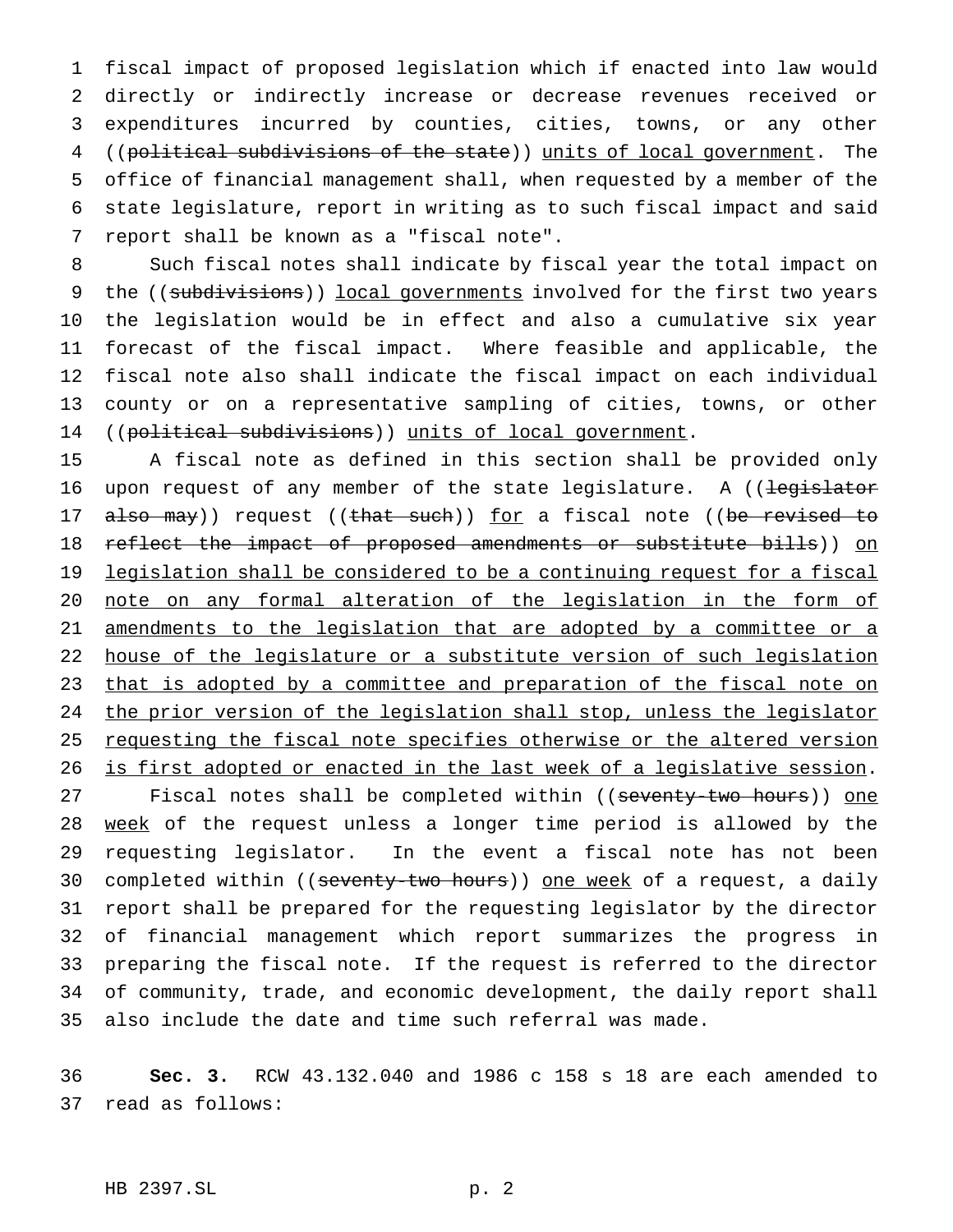When a fiscal note is prepared and approved as to form and completeness by the director of financial management, the director shall transmit copies immediately to:

(1) The requesting legislator;

 (2) With respect to proposed legislation held by the senate, the chairperson of the committee which holds or has acted upon the proposed 7 legislation, the chairperson of the ways and means committee or 8 equivalent committees with jurisdiction over matters normally 9 considered by a ways and means committee, the chairperson of the local 10 government committee or equivalent committee that considers local 11 government matters, and the secretary of the senate; and

 (3) With respect to proposed legislation held by the house of representatives, the chairperson of the committee which holds or has 14 acted upon the proposed legislation, the chairpersons of the ((revenue 15 and taxation and appropriations committees)) ways and means committee 16 or equivalent committees with jurisdiction over matters normally 17 considered by a ways and means committee, the chairperson of the local 18 government committee or equivalent committee that considers local 19 government matters, and the chief clerk of the house of representatives.

 **Sec. 4.** RCW 43.132.060 and 1977 ex.s. c 19 s 6 are each amended to read as follows:

 (1) Nothing in this chapter shall prevent either house of the legislature from acting on any bill or resolution before it as otherwise provided by the state Constitution, by law, and by the rules of the senate and house of representatives, nor shall the lack of any fiscal note as provided in this chapter or any error in the accuracy thereof affect the validity of any measure otherwise duly passed by the legislature.

 (2) Subsection (1) of this section shall not alter the 31 responsibilities of RCW 43.135.060.

 NEW SECTION. **Sec. 5.** A new section is added to chapter 43.132 RCW to read as follows:

 (1) The office of financial management, in consultation with the department of community, trade, and economic development, shall annually prepare a report on the fiscal impacts to counties, cities, towns, and other units of local governments, arising from selected laws